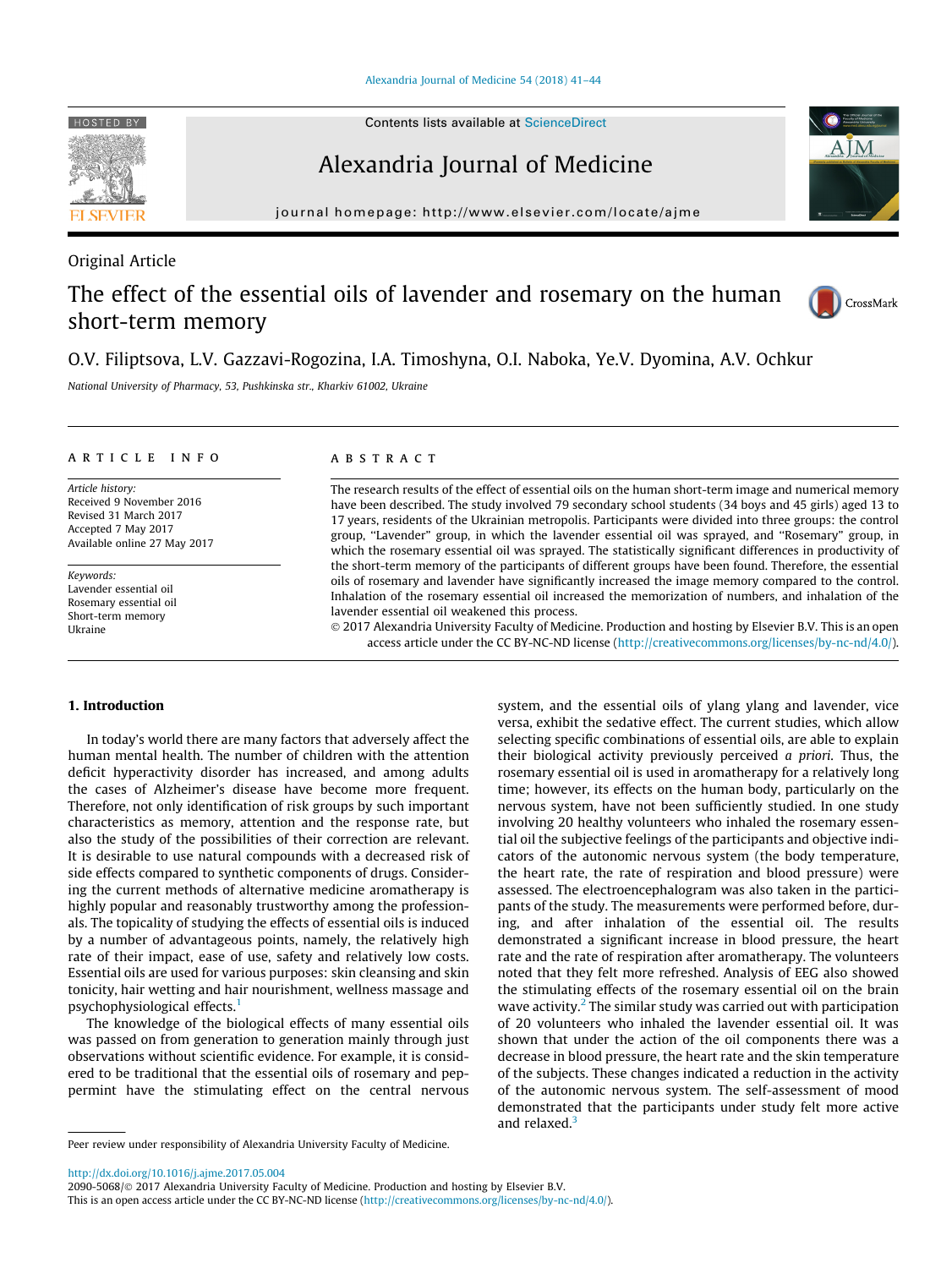To date, the data on the effect of essential oils of different groups on the human cognitive abilities, in particular memory, have been accumulated. The similar work was carried out in model animals. The effect of two different essential oils of lavender obtained from Lavandula angustifolia ssp. angustifolia Mill. (Lamiaceae) u Lavandula hybrida Rev. (Lamiaceae) on the activity of nervous processes on the background of introduction of scopolamine alkaloid to rodents in the dose of 0.7 mg/kg was studied in male rats of Wistar line to induce the model of dementia. The chronic use (daily for 7 days) of the essential oils of lavender led to the numerous positive effects: manifestations of anxiety significantly decreased, antidepressive effects and improvement of the spatial memory were observed.<sup>[4](#page-3-0)</sup>

The effects of aromatherapy were studied in the elderly, some of them suffered from Alzheimer's disease. The aromatherapy lasted for 28 days. For the experiment the essential oils of rosemary and lemon were used in the morning, while the essential oils of lavender and orange were used in the evening. The results of the study showed a positive effect of the aromatherapy on cognitive indices of the participants of the study. $5$  The studies were conducted to assess the effect of 1,8-cineole containing in the rosemary essential oil on the cognitive performance and mood of a person. The study involved 20 healthy volunteers. Before and after the experiment the cognitive indices and the mood change were assessed in points. At the end of the experiment the subjects were taken the venous blood for determining 1,8-cineole in the serum. The results obtained showed that the concentration of 1,8 cineole absorbed into the bloodstream by inhalation of the rosemary essential oil was positively associated with the effectiveness of the tasks proposed. It was also shown that the rosemary essential oil contributed to improvement of the speed and accuracy of task performance. The effect of the essential oil on mood was not particularly noticeable.<sup>6</sup>

Not only the inhalation of essential oils can have a positive impact on memory in human and animals. It was shown in rats that the subchronic administration of the rosemary extract of Rosmarinus officinalis L. per os in the dose of 200 mg/kg improved the long-term memory in rodents on the background of introduction of scopolamine alkaloid. The hypothetic mechanism of action, which was the basis of the memory improvement, was the inhibition of acetylcholinesterase in the rat's brain.<sup>[7](#page-3-0)</sup> In another work the effects of different doses of the rosemary extract introduced to male rats of Wistar line (50, 100 and 200 mg/kg/day) within 12 weeks on learning and the spatial memory, as well as on the survival of neurons in the hippocampus (the region of the brain being responsible for transition of the short-term memory into the long-term one, or the so-called consolidation), were studied. According to the results of the study the extract of rosemary in the dose of 100 mg/kg contributed to restoration of the information retrieval from the memory. The effect of the plant extract in higher doses was less pronounced.[8](#page-3-0) In the elderly at the age of 75 at the beginning of the study the use of the powder from rosemary dry leaves in different doses affected the memory rate in various ways. The rosemary powder had a positive effect in the lowest dose (750 mg), and it had a negative impact on this process in the highest dose (6000 mg). The conclusion about the positive effects of small chronic doses of rosemary, which were similar to those used in cooking, was made. $9$  It is expected that diterpenes contained in rosemary inhibit the death of neurons induced by a number of factors in vitro and in vivo, thus presenting the therapeutic potential when treating Alzheimer's disease.<sup>[10](#page-3-0)</sup>

There is evidence that preferences to essential oils may be related to gender and ethnicity. Thus, in one study the attractiveness of the essential oil among Hispanic and white secondary school students was assessed. The results of the study demonstrated that inhalation of the essential oil of orange was associated with happiness in girls. In addition, Hispanic girls considered the odor of the essential oil of orange to be soothing more often than white girls. On the other hand, Latin American males described the odor of peppermint as ''energetic" more often than white students.<sup>[11](#page-3-0)</sup>

Ukraine is a multiethnic state.<sup>[12–16](#page-3-0)</sup> As shown by our previous studies, the Ukrainian population is polymorphic by the taste sen-sitivity<sup>[17](#page-3-0)</sup> and is characterized by a peculiar sexual dimorphism and unique distribution of a number of behavioral characteristics.<sup>[18,19](#page-3-0)</sup> It is expedient to study the possible effects of different factors, in particular the effect of essential oils, on cognitive features of the Ukrainian population previously unstudied in this respect. The aim of the present study was to analyze the effect of the essential oils of lavender and rosemary on characteristics of short-term image and numerical memory of secondary school students living in the modern Ukrainian cities. The oils were selected on the basis of their opposite effects on the central nervous system: the lavender essential oil is a sedative, and the rosemary essential oil is a stimulant.

#### 2. Materials and methods

The study involved 79 secondary school students (34 boys and 45 girls) aged 13 to 17 years. The volunteers were natives of the city of Kharkiv – the second largest metropolis of Ukraine. All participants of the experiment were divided into three groups. The first group was the control group where the students were not exposed to any essential oils. In the second group (''Lavender") the lavender essential oil was sprayed, and the third group (''Rosemary") inhaled the rosemary essential oil. The total volume of a class, where the study was conducted, was about  $120 \text{ m}^3$  In each of the four corner of the class a standard Petri dish was placed. It was filled at the bottom with a tap water of room temperature in a volume about 15 ml and 10 drops of an essential oil under study was poured in each of the Petri dish. The procedure was made before the participants arrival. The time between pouring the essential oil and the time of experiment was about 10 min, and it was enough for spreading the particles of the oil in the room and obtaining a character odor. All the windows were closed during the experiments to prevent leakage of the essential oil evaporations. The participants of the study were not informed about the presence of aromas of essential oils in the room. The collection of information was conducted taking into account the ethical principles when dealing with a person in accordance with the Declaration of Helsinki. All participants of the experiment gave the written consent to participate in the study, completed the questionnaire, which included a list of issues of the demographic nature, and their cognitive features were tested.

#### 2.1. Characteristics of the methods for cognitive studies

## 2.1.1. The ''Memory for images" method

The method is intended to study the short-term image memory. The essence of the method lies in the fact that the subject was shown a table with 16 images for 20 s. The images should be remembered, they should be reproduced in the form for 1 min. The task was to remember as many images as possible for 20 s. In 20 s the table was removed, and the subjects should record the images that they remembered. The test results were assessed by the number of the images correctly reproduced.<sup>[20](#page-3-0)</sup>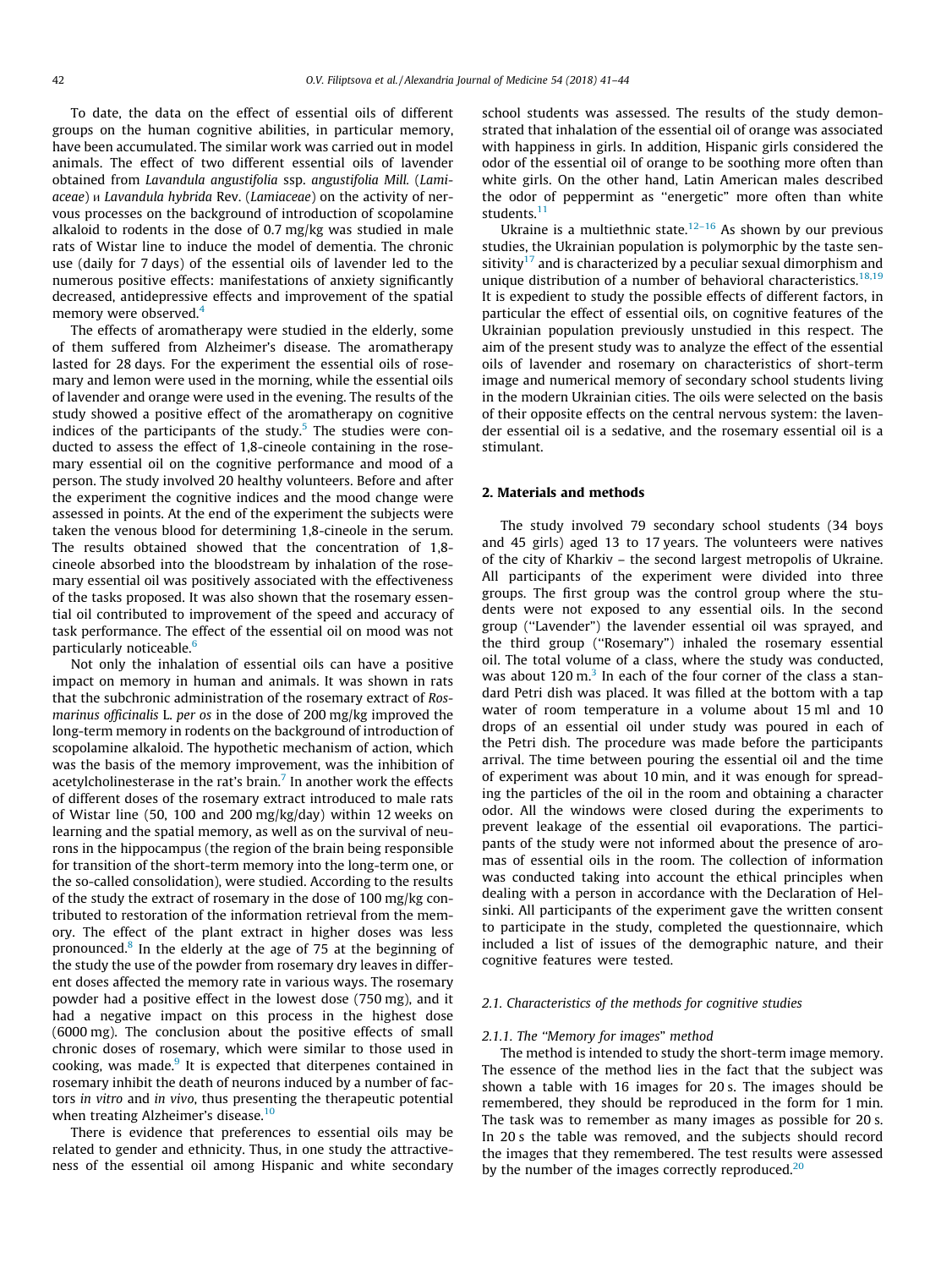

#### 2.1.2. The ''Memory for numbers" method

The method is intended to assess the short-term visual memory, its volume and accuracy. The task was as follows. For 20 s a person was presented a table with 12 double-digited numbers, which should be remembered, and after the table was removed, the numbers should be recorded in the form. As many numbers as possible should be remembered for 20 s. The short-term visual memory was assessed by the quantity of the numbers correctly reproduced.[20](#page-3-0)

| 23 | 45 | 64 | 38 |
|----|----|----|----|
| 86 | 37 | 15 | 41 |
| 29 | 14 | 91 | 75 |

Kruskal-Wallis test was used in the work. This statistical criterion is for testing the equality of several samples. Kruskal-Wallis test was highly significant at  $p < 0.05$ . In this case, the characteristics of different experimental groups significantly differ from each other. The median values, lower and upper quartiles were also calculated. The database was formed in the Microsoft Excel program. The calculations were made in the Statistica 6.1 program.

### 3. Results and discussion

The preliminary analysis showed no statistically significant differences between genders, and it was the reason to combine them in one group. The analysis of the results of the study conducted indicated that the essential oils of rosemary and lavender significantly increased the image memory of the subjects compared to the control. In ''Lavender" group the median value of correctly reproducible images was 9, and in ''Rosemary" group it was 9.5. The median was 7 in the control group. Despite the fact that participants of ''Rosemary" group exceeded participants of ''Lavender" group by the median values this difference was not statistically significant (Table 1).

The results obtained were not consistent in a certain way with the studies previously conducted by other authors describing that the essential oil of lavender significantly reduced the efficiency of the short-term memory, the reaction time of memory and attention compared to the control. In contrast, the rosemary essential oil significantly increased the memory efficiency although reduced the memory rate. $21$  At the same time, a parallel can be drawn between the results of our study and another work, in which the effect of aromatherapy with the lavender essential oil in relation to the level of anxiety was studied. In particular, the anxiety of patients was studied according to the State-Trait Anxiety Inventory by Spielberger in 2–3 days after coronary artery bypass surgery in a clinic of Iran. After surgery the patients of the experimental group inhaled the lavender essential oil, in the control group distilled water vapors were inhaled. In general, the patients who inhaled the lavender essential oil showed a somewhat lower level of anxiety than the patients in the control group, but these differences were not statistically significant.<sup>[22](#page-3-0)</sup> Therefore, presumably the lavender essential oil had no significant inhibitory effect on the processes in the brain, which could result in reducing the short-term memory effectiveness. It can be assumed that the insignificant effect in reduction of anxiety could even have a

#### Table 1

The median value of correctly reproducible images and comparison of p-values according to Kruskal-Wallis test in different groups (n = 79).

|                                           | Group      | Lower<br>quartile |          | The median value of correctly<br>reproducible images | Upper<br>quartile |
|-------------------------------------------|------------|-------------------|----------|------------------------------------------------------|-------------------|
|                                           | Control    | 5                 | 7        |                                                      | 9                 |
|                                           | "Lavender" | 8                 | q        |                                                      | 12                |
|                                           | "Rosemary" | 8                 | 9.5      |                                                      | 11                |
| p-Values according to Kruskal-Wallis test |            |                   |          |                                                      |                   |
|                                           | Groups     | Control           |          | "Lavender"                                           | "Rosemary"        |
|                                           | Control    |                   |          | 0.00049                                              | 0.003516          |
|                                           | "Lavender" |                   | 0.00049  |                                                      | 1.000000          |
|                                           | "Rosemary" |                   | 0.003516 | 1.000000                                             |                   |
|                                           |            |                   |          |                                                      |                   |